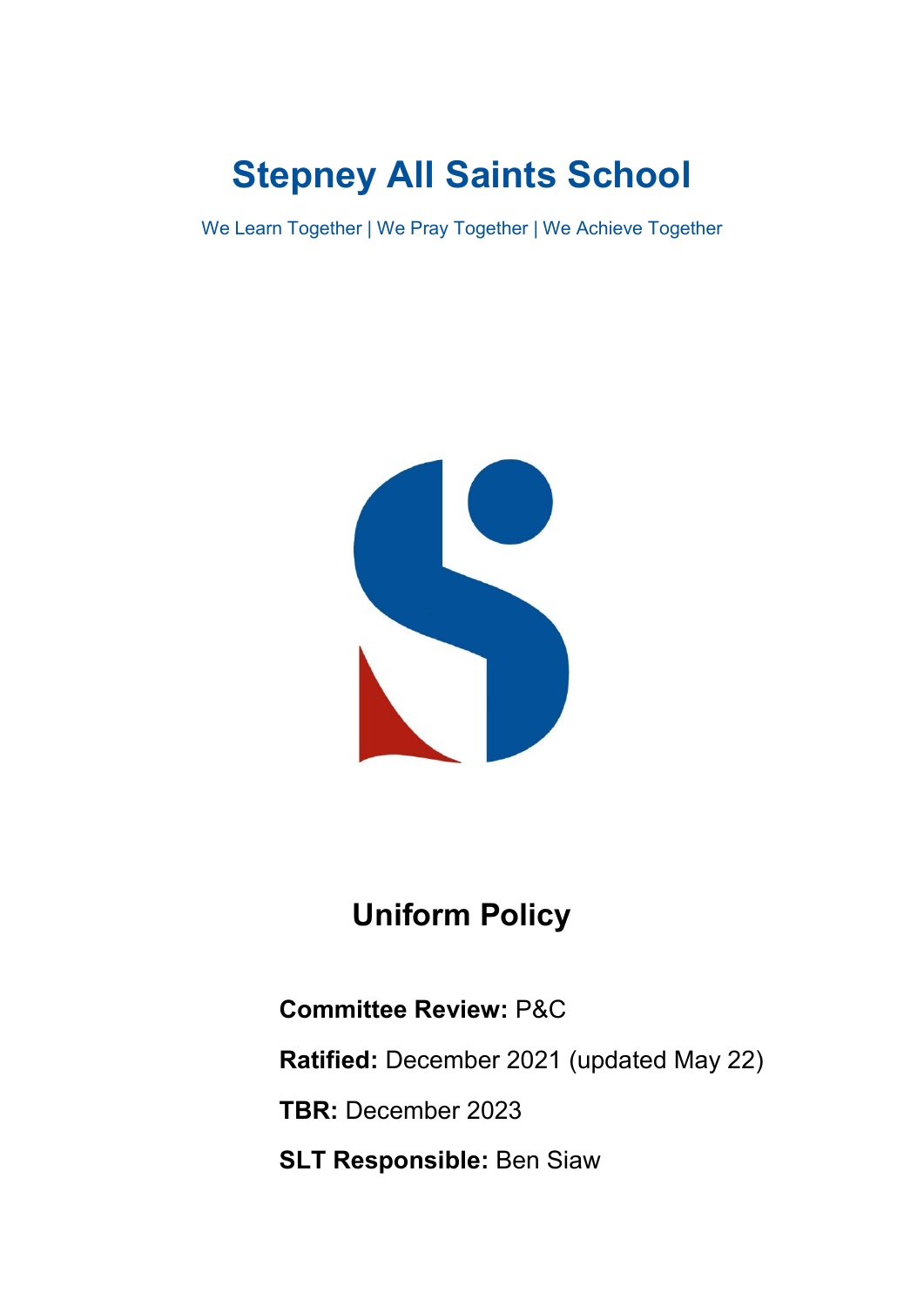The government strongly encourages schools to have a uniform as it can play a key role in:

- Promoting the ethos of the school
- Providing a sense of belonging and identity
- Setting an appropriate tone for education

By creating a common identity amongst all students, regardless of background, a school uniform can act as a social leveler. It can reduce bullying and peer pressure to wear the latest fashions or other expensive clothes. If, however, the uniform is too expensive it can place an unreasonable burden on families.

Statutory guidance was published on the 19<sup>th</sup> November 2021 to ensure the cost of school uniforms is reasonable and secures the best value for money. Guidance is issued under the Education (Guidance about Costs of School Uniforms) Act 2021, and requires schools and governing boards to have regard to other relevant legal obligations, in particular duties under equalities legislation.

Key Points:

- Parents should not have to think about the cost of a school uniform when choosing which school(s) to apply for. Therefore, schools need to ensure that their uniform is affordable.
- In considering cost, schools will need to think about the total cost of school uniforms, taking into account all items of uniform or clothing parents will need to provide while their child is at the school.
- Schools should keep the use of branded items to a minimum.
- A school's uniform policy should be published on the school's website, be available for all parents, including parents of prospective pupils, and be easily understood.
- Schools should ensure that their uniform supplier arrangements give the highest priority to cost and value for money (including the quality and durability of the garment).
- Single supplier contracts should be avoided unless regular tendering competitions are run where more than one supplier can compete for the contract and where the best value for money is secured. This contract should be retendered at least every 5 years.
- Schools should ensure that second-hand uniforms are available for parents to acquire. Information on second-hand uniforms should be clear for parents of current and prospective pupils and published on the school's website.
- Schools should engage with parents and pupils when they are developing their school uniform policy.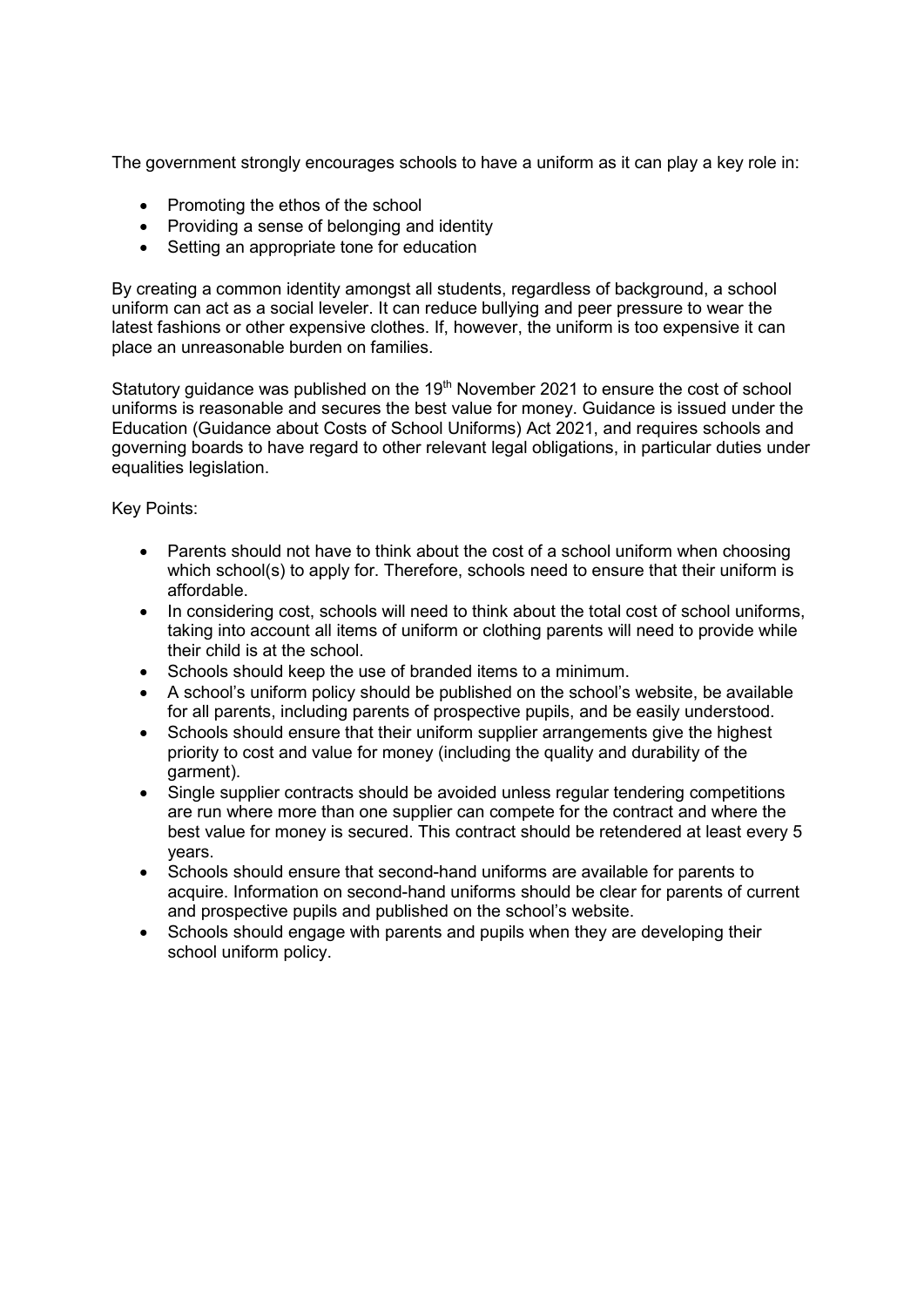

#### **Branded Uniform Items**

Parents are given the freedom to purchase un-branded items of uniform from any retailer providing that they comply with the schools uniform list (appendix 1).

The only items of school branded uniform items that **must** be purchased are:

- School Blazer
- School PE T-Shirt
- School PE Tracksuit Bottom or PE Shorts

#### **Retail of Uniform**

In a bid to re-cycle and minimise costs to families, sale of uniform is in-house.

This move was made in consultation with governors, including parent governors.

#### **Supplier**

Banner/Swi is the school's sole supplier.

The agreement runs for an initial period of 3 years, and is automatically renewed every 12 months thereafter unless terminated in accordance to the terms of the agreement.

#### **Tendering Contracts**

A tender process will be undertaken at least every 5 years to ensure the school is achieving value.

#### **Cost of Uniform**

There is a single pricing structure in place, to keep the price of items the same, regardless of the size.

There is a £2.00 administration fee per item.

This off-sets any loss incurred due to the single pricing strategy.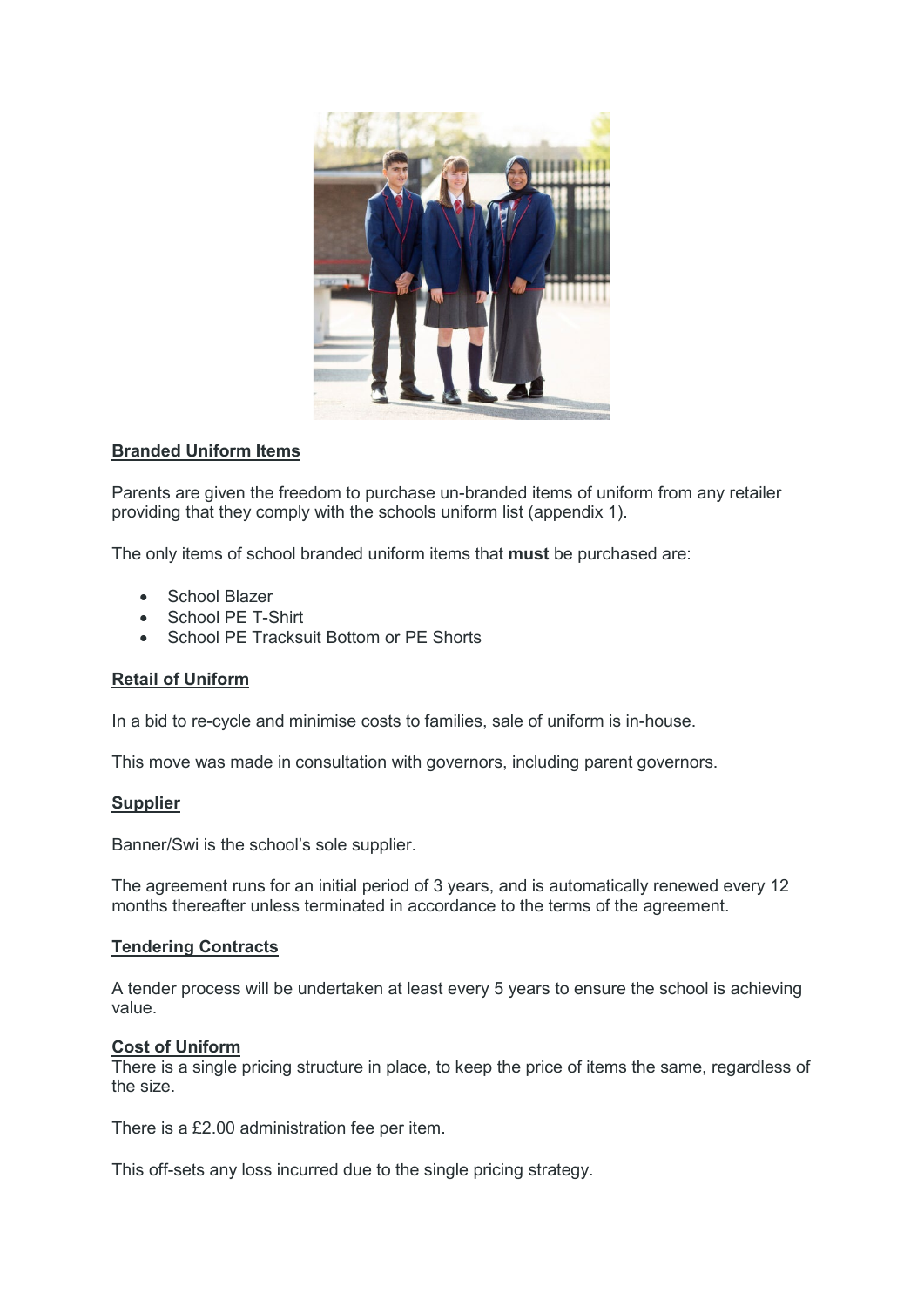The cost of a school blazer at SASS is kept at £28.45. This is lowest on average cost for a blazer in Tower Hamlets.

The total basket cost of the branded uniform items:

- Option 1: Blazer, PE T-Shirt, PE Shorts = £57.70
- Option 2: Blazer, PE T-Shirt, Tracksuit Bottom = £60.52
- The Portal Trust subsidises the cost of the school blazer for all new students in Year 7. As a result the total basket cost for compulsory branded items for new Year 7 students is
	- o £43.47(with shorts)
	- or
	- o £46.29 (with tracksuit bottoms).

#### **Branded Uniform items sold in School**

| Item                                                              | Price  |
|-------------------------------------------------------------------|--------|
| Blazer (compulsory)                                               | £28.45 |
| PE T-Shirt (compulsory)                                           | £14.85 |
| PE Shorts (compulsory OR alternative option is branded tracksuit  | £14.40 |
| bottom)                                                           |        |
| Tracksuit Bottom (compulsory OR alternative option is branded PE  | £17.22 |
| shorts)                                                           |        |
| Jumper (optional)                                                 | £20.80 |
| PE Socks (optional)                                               | £4.20  |
| Tracksuit Top (optional)                                          | £20.80 |
| Replacement Tie (students receive their first tie free of charge) | £5.85  |

#### **Second Hand Uniform/ Hardship Fund**

The school encourages the donations of branded school uniform items which are no longer of use.

Second hand items will be given to students in families with difficult financial circumstances, depending on availability.

If there is no availability of second hand items, SASS provides a hardship fund to cover the cost of branded items of school uniform.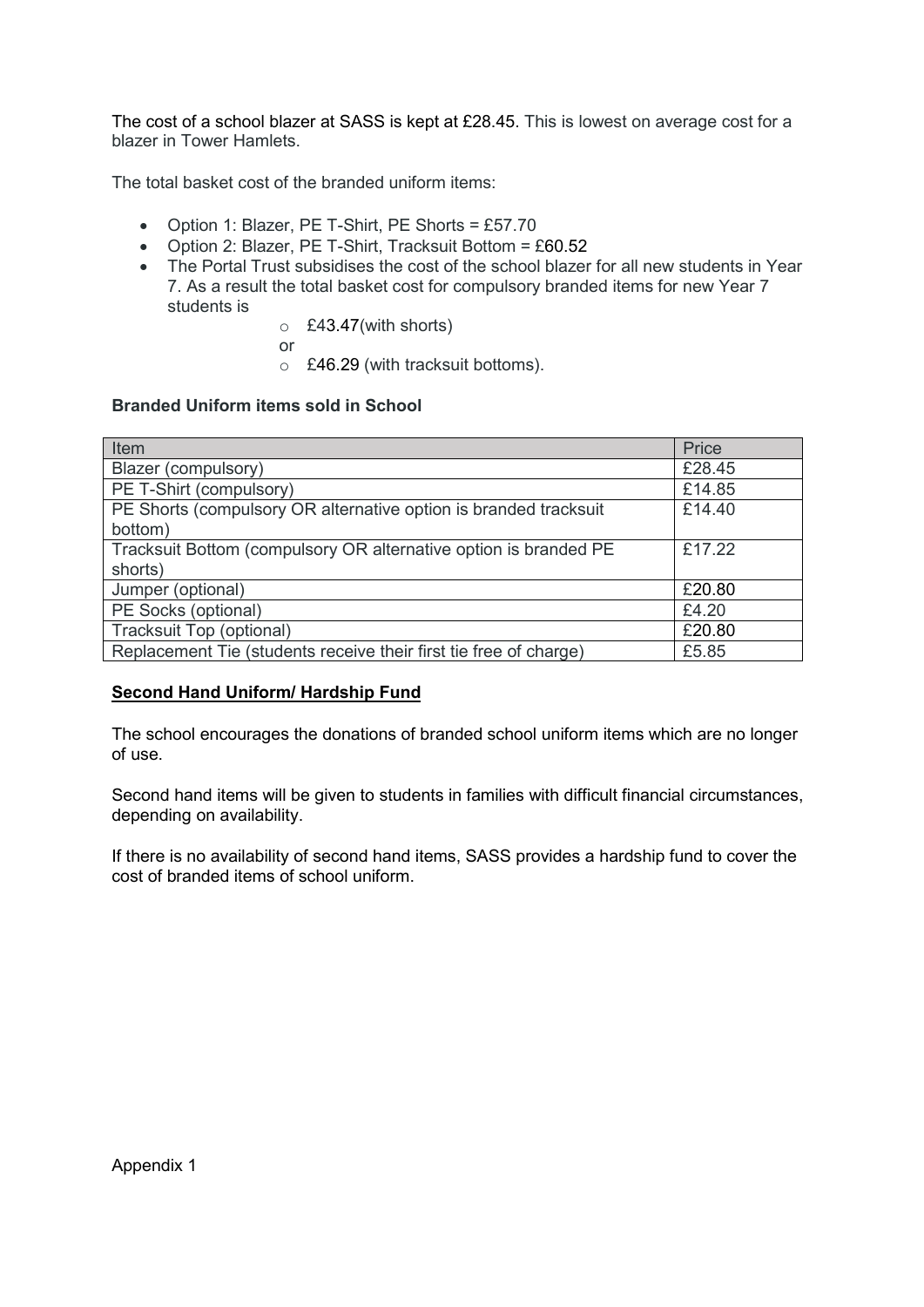#### **Stepney All Saints Uniform List (updated April 2022)**

#### Essential:



- White collared shirt/blouse
- Tie (in year colours). Ties should be worn to the correct length, showing at least 7 stripes. Ties will be supplied to all students at the start of year 7. There will be a fee of £5.85 for replacement ties.
- Mid-grey uniform trousers **OR** Mid- grey pleated skirt; of suitable length **OR** Mid- grey full length smart skirt
- School Blazer (purchased from school)
- Plain black or grey socks (with trousers) **OR** Knee or ankle length black or grey socks or black coloured seamless tights (with skirt)
- NO jewellery, other than wrist watches
- Head bands must be black or navy
- School ID card on correct year group lanyard (there will be a fee of £5.00 for replacement ID cards)

#### Shoes:

- Black low-heeled smart shoes, NO trainers/trainer-shoes or plimsolls Optional:
	- Grey V-neck logo jumper (school logo or plain)
	- Coat black/navy. Must be of an appropriate length to cover the blazer. NO hoodies or tracksuit tops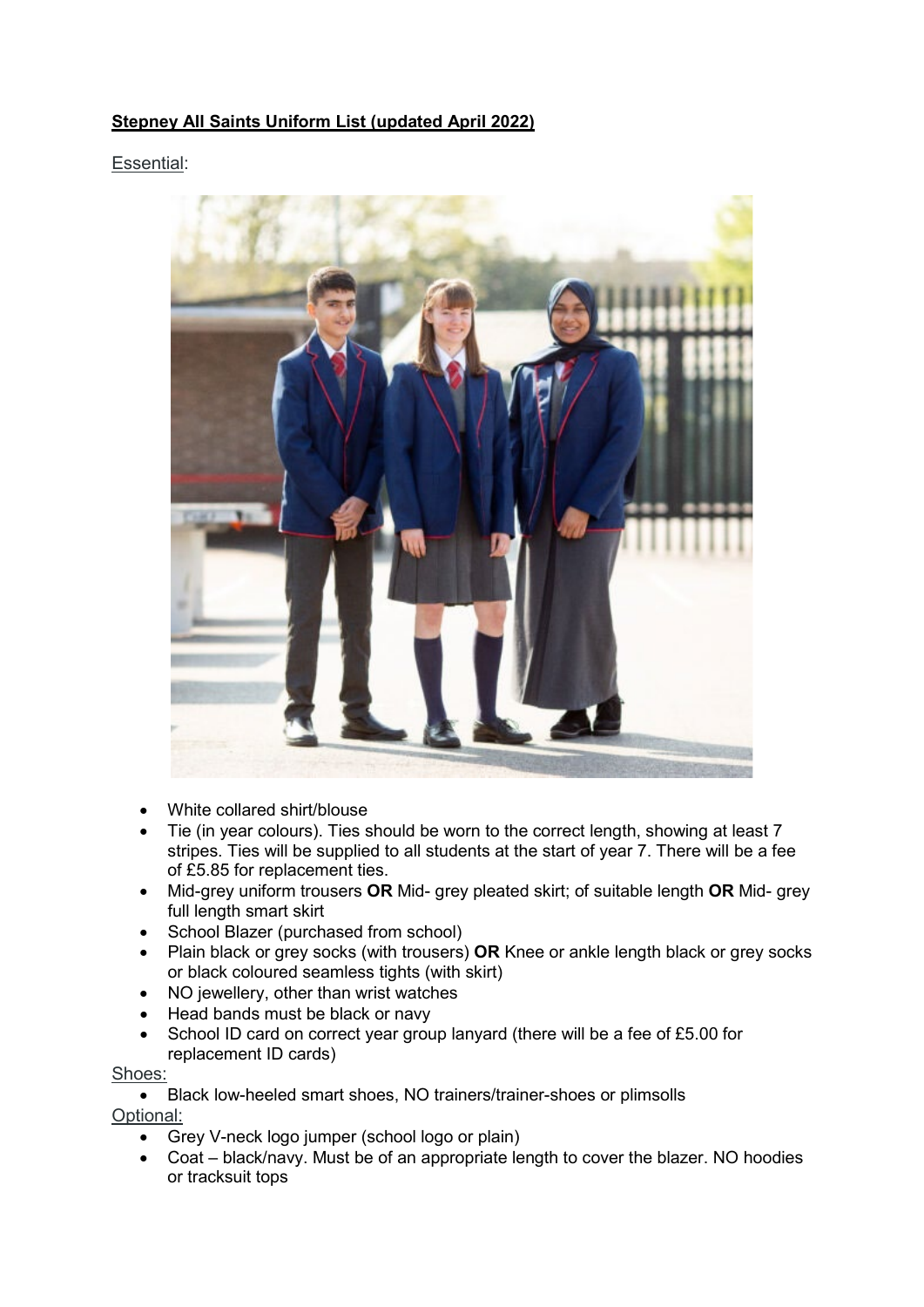• Headscarf (hijab) – navy

#### PE Kit:

- PE School Logo T-shirt in Royal Blue (purchased from school)
- Navy School Logo Tracksuit Trousers (purchased from school) **OR** Navy School Logo PE shorts (purchased from school)
- Sport Trainers
- Shin pads (for football)

#### Optional:

- Navy School Logo Tracksuit Top (purchased from school)
- Royal blue football socks (may be purchased from school)

#### Swim Kit

- Navy blue swimming shorts (NOT baggy surf shorts) **OR** Navy blue 1-piece swimming suit OR Navy burkini suit - all swimwear must be appropriate lycra/elatin/nylon material
- Swimming hat
- Towel

#### Optional:

• Goggles

Students can wear school branded PE tracksuit with the blazer on top to school on the days that they have PE (pictured below).

On the days that students have swimming lessons, they will need to bring the swimming kit in to school and use the changing rooms.

All students must wear the full and correct uniform for school, school occasions and PE lessons. Students who come to school dressed incorrectly may, if there is no adequate reason, be sent home to change. In addition, all items of uniform should also be labelled with the student's name.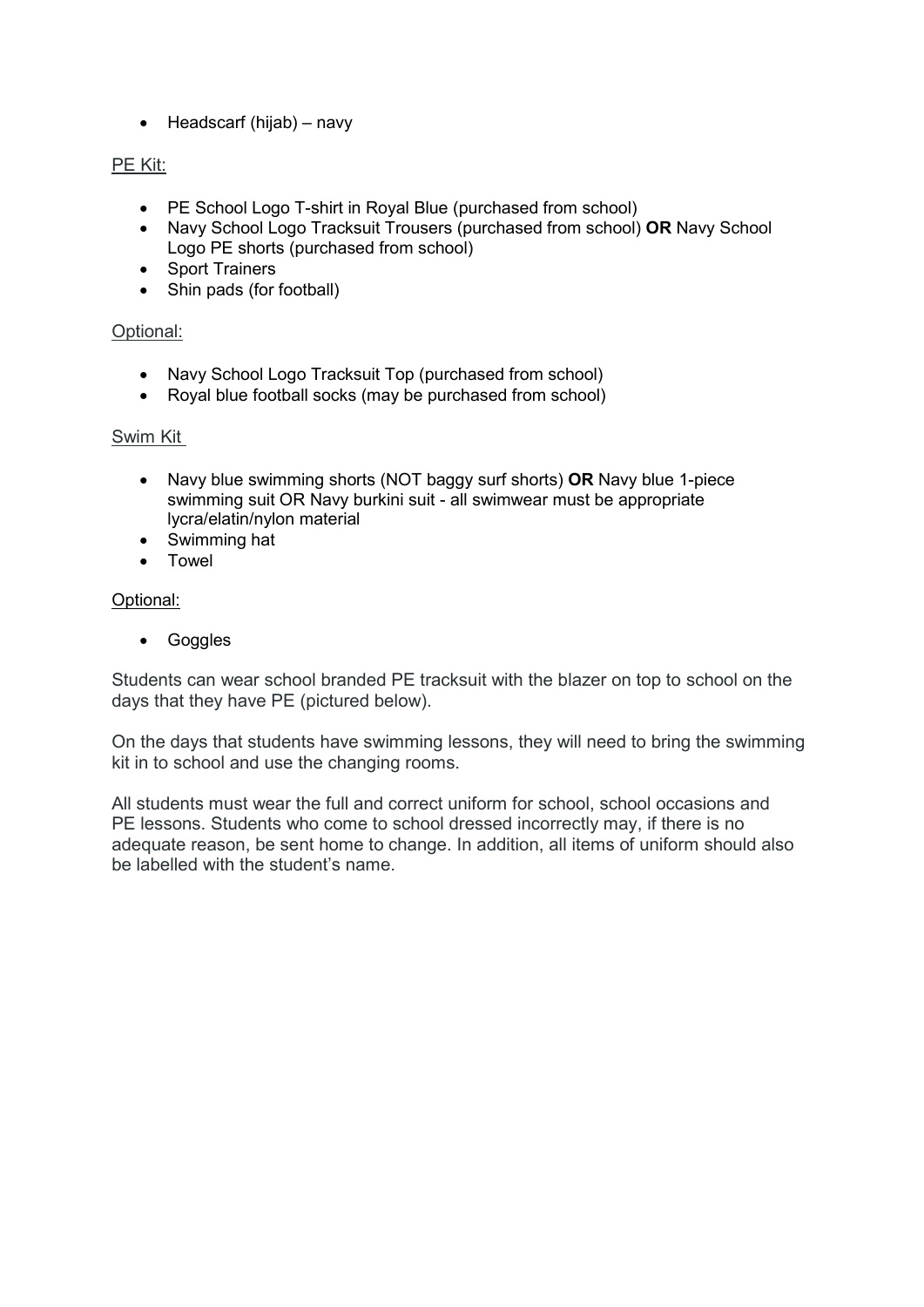

#### Classroom/Learning Equipment

Every student is expected to provide the following basic items of equipment for every lesson:

- School Bag
- Black or blue ball point pen *(and a spare)*
- Pencil
- Pencil Sharpener
- Pencil Eraser
- Coloured Pencils / Fine Fibre Tips
- Ruler 12 inch or 30cm
- Basic Scientific Calculator
- Pair of Compasses
- Protractor (Angle Indicator)
- Rough Notebook / Jotter Set Square
- Textbooks and specialised equipment may be issued on loan and students will be required to pay for any loss or damage to school property.

Sixth Form Dress Code Expectations:

The following items will be permitted:

- Two/Three piece suits (Black, Blue or Grey)
- Collared shirt
- Tie
- Formal shoes
- Blazer
- Blouse